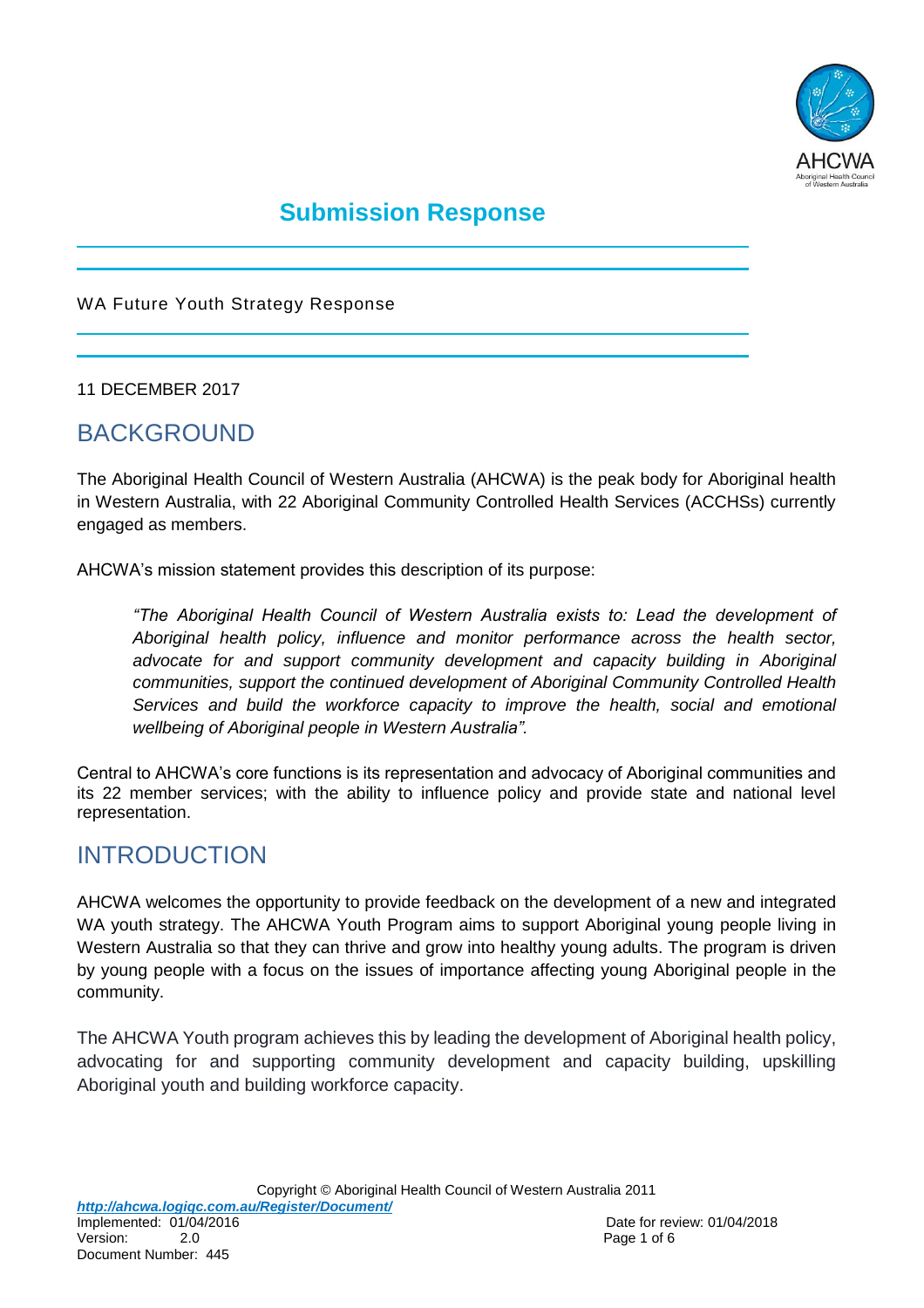

The AHCWA youth program is currently developing a nation-first WA Aboriginal youth health strategy. This strategy will inform and guide health-related services and stakeholders to deliver effective services and programs that optimise the health and wellbeing of young Aboriginal people aged 10-25 years in WA. A state-wide consultation with Aboriginal youth and services working with Aboriginal youth is currently underway to guide the development of this strategy.

Our feedback provided below has largely been driven by the information sourced from our statewide consultations.

# FOCUS QUESTIONS

### *What specific programs would help young Western Australians make choices about their future?*

AHCWA recommends the following programs to help young Aboriginal people to make choices about their future:

 Early intervention programs that focus on education and training should be prioritised to help young people in WA make choices about their future. Early intervention programs can equip young people with essential skills and knowledge for making positive and healthy decisions later in life. An example of this might include programs that focus on developing general life skills that assist young people to navigate the health system, apply for jobs, obtain safe accommodation etc.

AHCWA believes that early intervention programs should be holistic and should always prioritise the health and wellbeing for young people. Programs that have a strong focus on addressing the social determinants of health should also be prioritised, especially for early intervention and prevention programs.

 Youth mentoring programs would also be extremely beneficial for assisting young people make choices about their future. As mentioned in the "Better Choices: Youth in WA" discussion paper, having a meaningful relationship with a mentor can have positive outcomes for many young people.

It is worth noting that the success of mentoring programs is often due to the length of time taken to build a trusting relationship between a mentee and a mentor. In many regional and remote areas of WA, staff turnover can be relatively high which can negatively impact on mentoring programs and the outcomes for the young people involved. This should be taken into consideration when developing mentoring programs for young people.

 Programs focusing on work readiness training and employment opportunities would assist in equipping young people with the skills and knowledge to make choices about their future.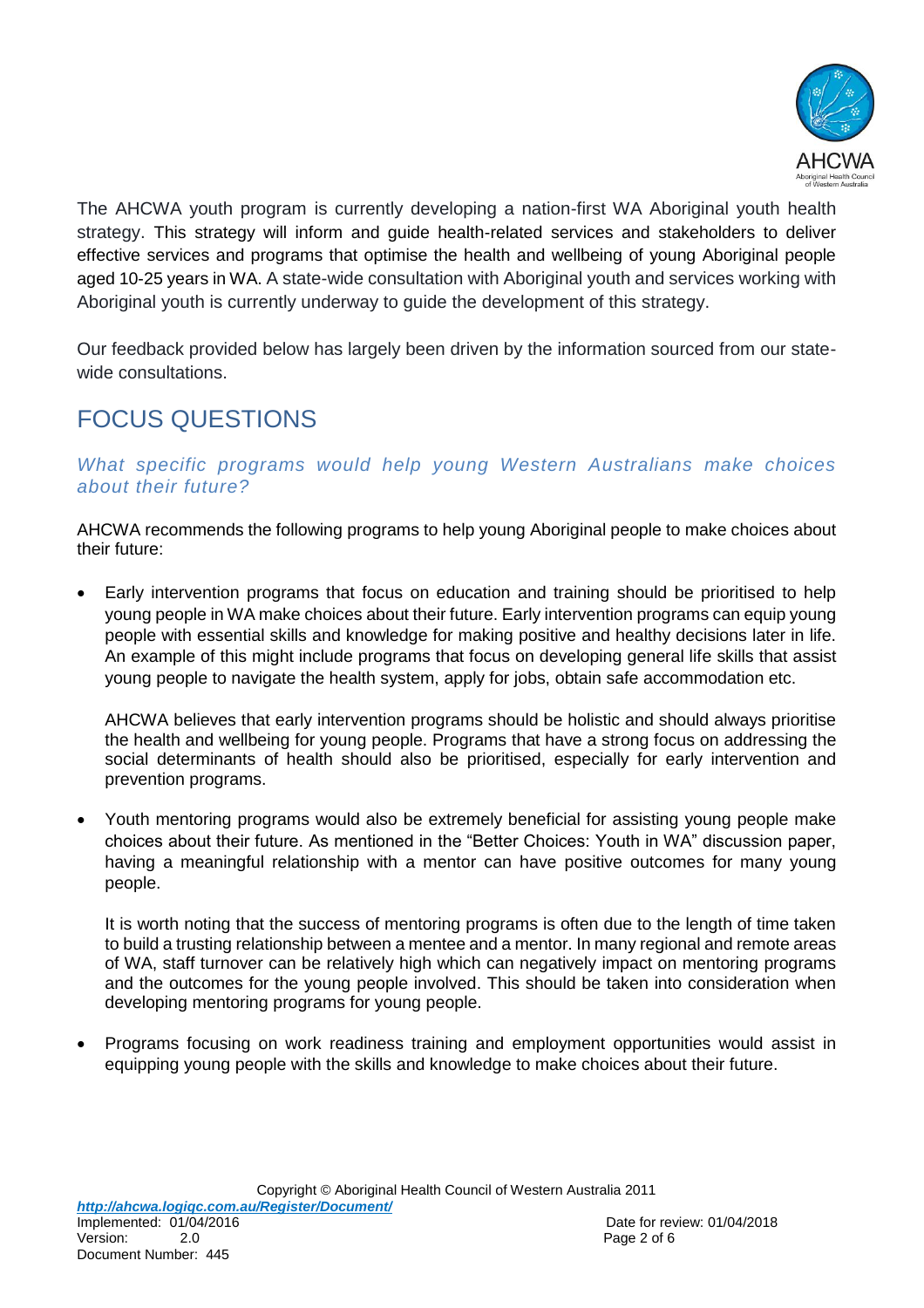

- Culture and identity should be a core component of all programs designed specifically for Aboriginal youth in WA to make choices about their future. Acknowledging and accepting ones culture and cultural practices can help young people make decisions on who they want to be, and what they want their future to look like. A positive step forward in this space would be to include education on Aboriginal culture in the primary and secondary school curriculum. The Aboriginal health sector also plays a significant role in designing and delivering these programs for Aboriginal youth in their respective regions.
- Positive family programs that address the social and emotional problems faced by many young people and their families that can cause poverty and disadvantage. These programs should increase awareness of the contributing factors that result in poor family wellbeing and aim to build good foundations to overcome these factors.

## *Do you have suggestions on how to implement these programs?*

AHCWA suggests the following actions for ways in which to implement these programs:

- These programs should be implemented with guidance and advice from the target audience young people as well as relevant services and sectors currently engaging with youth.
- All subsets of access and engagement services (health, education and training, engagement) should work cohesively to achieve a common goal. Each of these services impact on each other and this should be further acknowledged across the youth sector.
- Comprehensive program evaluation strategies should be integrated into program implementation to ensure sustainability, growth and improvement and potential learnings for other locations.
- Any evaluation results or data collected should be shared within and between relevant sectors so that it can inform the development and implementation of future similar programs.
- Sustainable funding models should be set up for new and existing programs to ensure that there is time to see results and collect outcome data.

## *Do you have suggestions for specific programs in regional areas?*

AHCWA recommends the following programs for Aboriginal youth in regional areas:

 As previously mentioned, AHCWA is currently developing a nation-first state-wide Aboriginal Youth Health Strategy, which is being guided by a state-wide consultation with Aboriginal youth aged between 10-25 years. Preliminary results from this consultation show that there is a need for drug and alcohol prevention and education programs, youth rehabilitation centres, and culturally appropriate youth mental health services that address the needs of Aboriginal youth.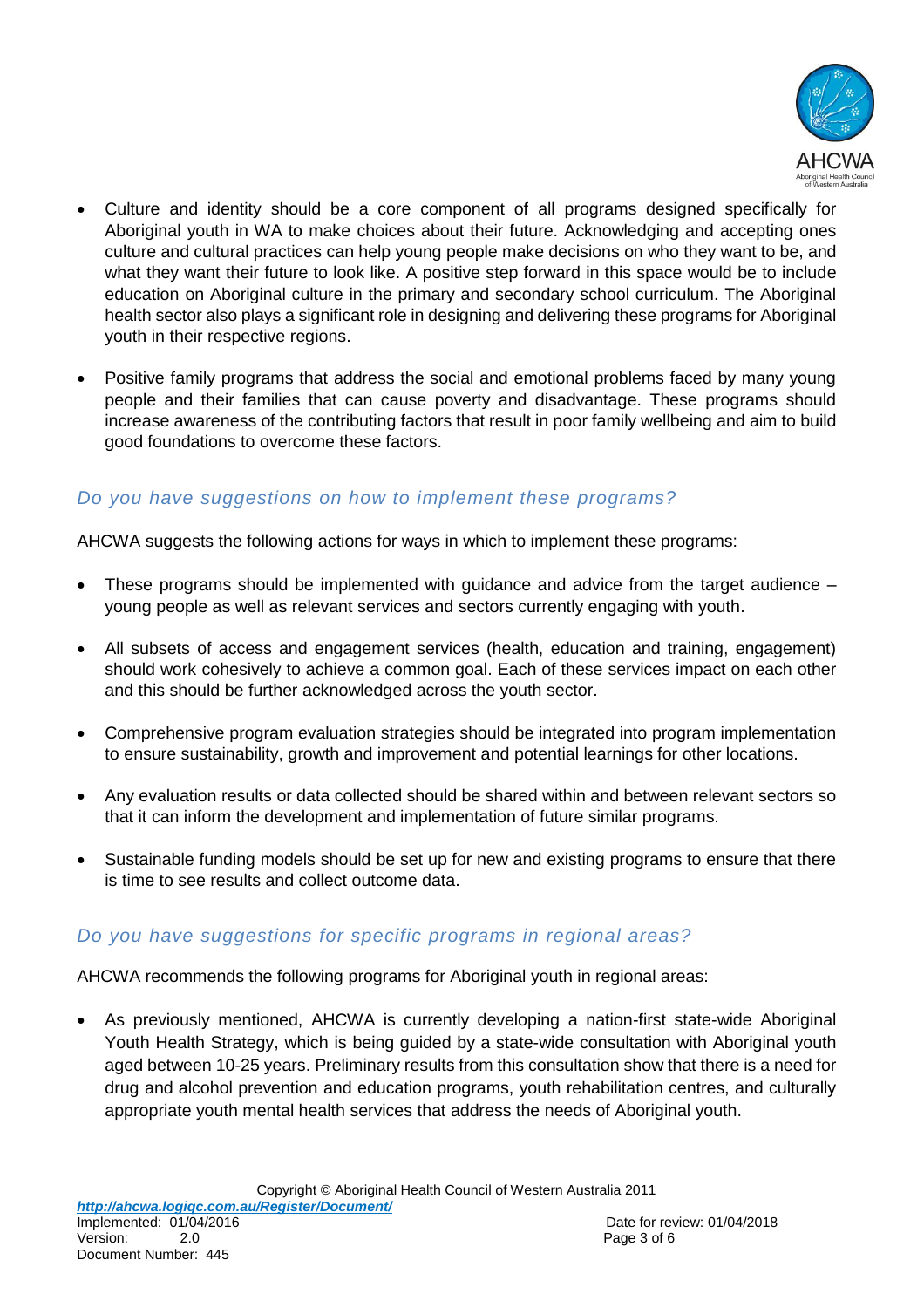

- Preliminary results also show that programs that bring young people back to their land and their culture can be extremely useful and are enjoyed by many Aboriginal youth. (E.g. camps that take young people out to country, cultural dances etc.). These programs work well when they take a holistic approach, and include aspects of health education or training alongside traditional cultural practices.
- Holistic programs that focus on community connectedness are extremely important and beneficial in regional and remote areas where isolation is often a barrier to accessing services and can leave young people feeling very alone.
- More programs focusing on work readiness training and employment opportunities are needed in regional areas.
- Capacity building within the Aboriginal health sector will ensure that specific programs in regional areas for Aboriginal youth are delivered successfully and are sustainable.
- Crisis accommodation services that take on a holistic approach through offering life skills and redirection services and programs. Crisis accommodation services are well placed to be point of referral for many young people, and staff should be trained accordingly on how to provide appropriate referral information.
- Programs in regional areas should be holistic and have a "one-stop-shop" approach, not dissimilar to the "Youth service hubs" outlined in the discussion paper as an example of best practice. Having one physical location from which services can be coordinated makes it simple for young people to navigate the system. Public transport is often a barrier to accessing services in regional areas so it is critical to ensure the service is in a central and easily accessible location.
- Each regional or remote town is different, so it is important that young people in the community are consulted prior to the implementation of any youth programs or services. Programs in remote areas are also more likely to be successful if they are youth and community-led, therefore it is essential that young people take ownership over the program.
- Programs using digital engagement strategies may be useful for enhancing young people's connection with service providers and combating feelings of isolation, however would be less useful in remote areas of WA where internet and reception is not readily available. We recommend that time is spent investigating this aspect prior to implementing a programs that rely on digital engagement strategies in regional and remote areas.
- It is important that programs and services for young people in regional areas (especially those targeting Aboriginal youth) create a sense of empowerment and self-determination that fosters lifelong skills.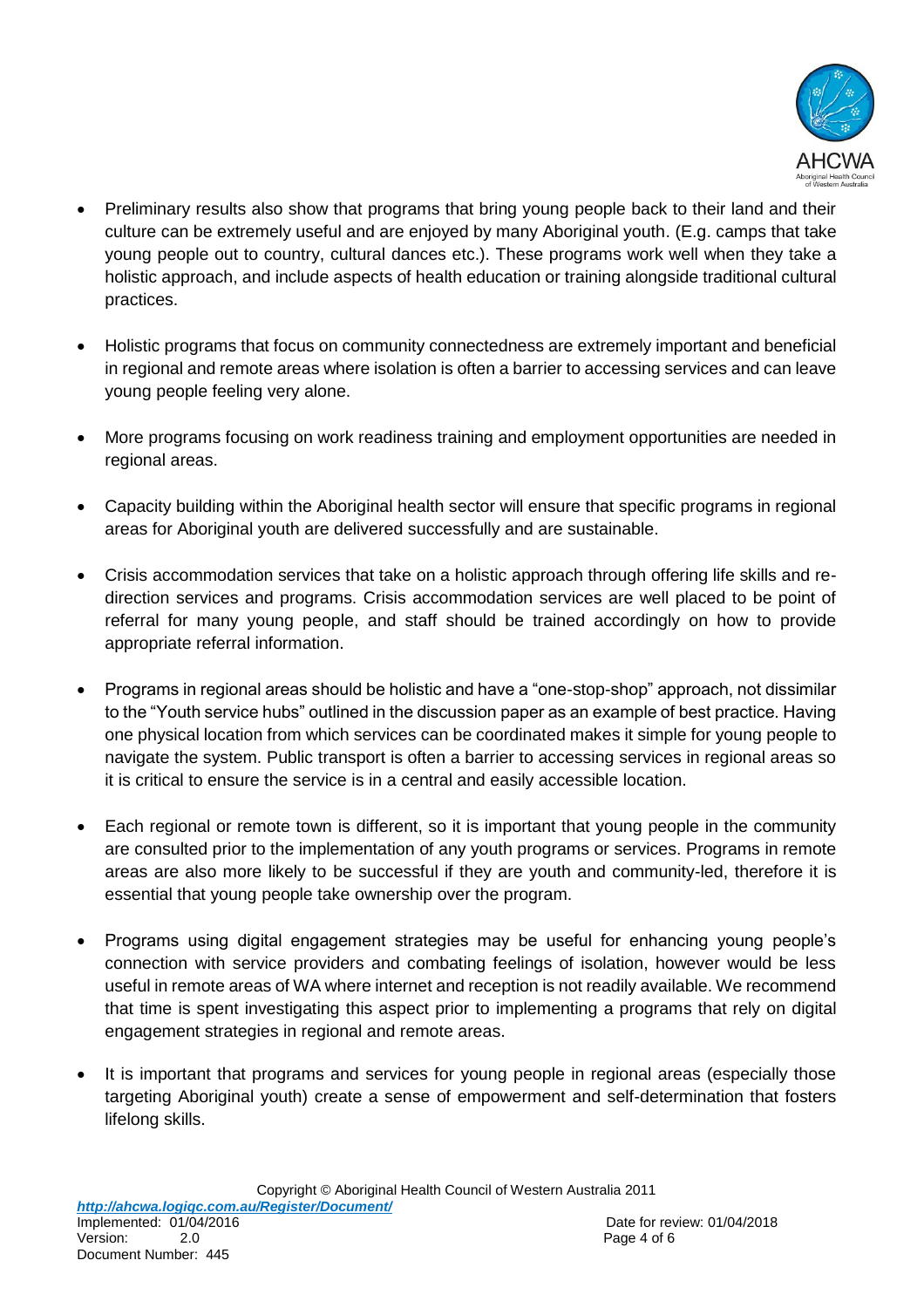

#### *How can we improve access to young people and the youth sector to relevant programs?*

AHCWA recommends the following suggestions for improving access to programs for Aboriginal young people and the sector:

- Improved promotion and visibility of relevant programs to young people and the services that support them is a recommended action. Additional funding should be provided to services and organisations to promote the services they offer to a wide audience using a range of different promotion and engagement strategies. There is a multitude of youth-based services available to young people across the state. However, it is common to hear that young people are not aware of what is available to them.
- Youth services should accurately reflect their client base (in terms of age, culture, gender, literacy levels etc.) so that young people feel comfortable accessing their service. Organisations should prioritise cultural safety, cultural competencies and community involvement in order to engage with different cultural groups and communities.
- Referral pathways should be kept simple. Services need to work collaboratively to ensure that young people are appropriately and accurately referred to the right service. A central youth service directory (similar to "Pling!") should be updated and used regularly by services. Youth service staff should receive appropriate education on how and where to refer young people.
- Programs should be youth-led and youth-friendly. Ensure that there are young people included in the process of planning, implementing and evaluating programs and services.

## *Do you have suggestions for specific programs in metropolitan areas?*

AHCWA recommends the following programs for Aboriginal youth in metropolitan areas:

- It is important to ensure that programs in metropolitan areas are not "re-inventing the wheel". There are currently a large number of youth-based programs and services available in metropolitan areas. Therefore, new initiatives should be integrated into pre-existing programs, organisations and locations. Services should work cohesively to ensure that there is minimal duplication.
- Programs in metropolitan areas should have a simple referral information for staff, other services and young people. It can often be overwhelming for a young person to know where to go and what service is right for them.
- As per comments made in the previous question on regional areas, programs should be youth-led and community-led, where young people and the community have the ability to take ownership over their program.